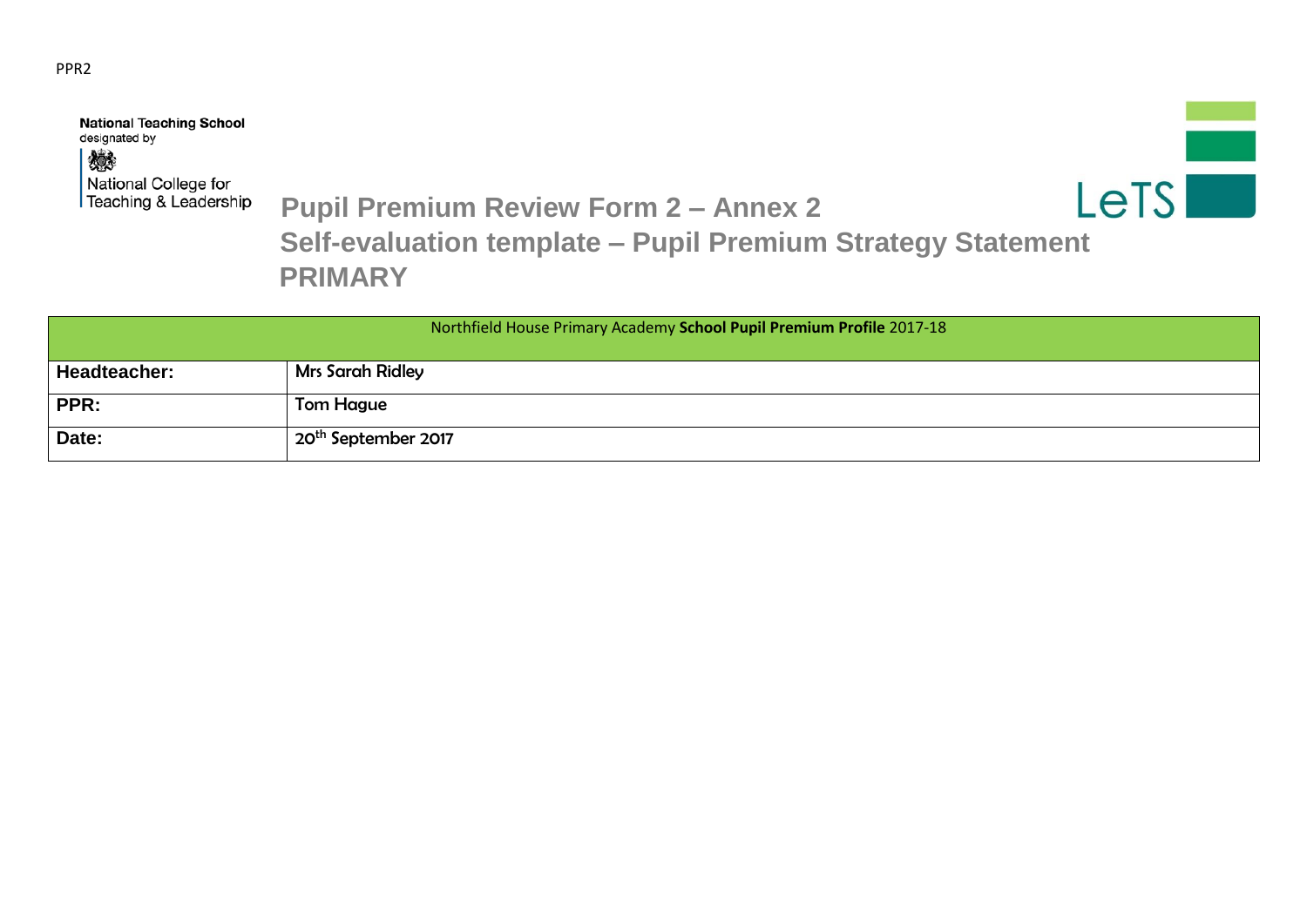| 1. Summary information |         |                                  |          |                                  |            |
|------------------------|---------|----------------------------------|----------|----------------------------------|------------|
| <b>School</b>          |         | Northfield House Primary Academy |          |                                  |            |
| <b>Academic Year</b>   | 2017-18 | <b>Total PP budget</b>           | £216.480 | Date of most recent PP Review    | 20/09/17   |
| Total number of pupils | 397     | Number of pupils eligible for PP | 164      | Date for next PP Strategy Review | <b>TBC</b> |

|                                                   | 2. Current attainment (end of KS2 results 2016-2017)                                                                                                                                              |                                      |                                                              |  |  |  |
|---------------------------------------------------|---------------------------------------------------------------------------------------------------------------------------------------------------------------------------------------------------|--------------------------------------|--------------------------------------------------------------|--|--|--|
|                                                   |                                                                                                                                                                                                   | Pupils eligible for PP (your school) | Pupils not eligible for PP your<br>school (national average) |  |  |  |
|                                                   | % achieving age related or above in reading, writing & maths (or equivalent)                                                                                                                      | 83%                                  |                                                              |  |  |  |
| % achieving expected standard or above in reading |                                                                                                                                                                                                   | 83%                                  | 90% (                                                        |  |  |  |
| % achieving expected standard or above in writing |                                                                                                                                                                                                   | 83%                                  | 100% (                                                       |  |  |  |
|                                                   | % achieving expected standard or above in maths<br>95% (<br>83%                                                                                                                                   |                                      |                                                              |  |  |  |
|                                                   | 3. Barriers to future attainment (for pupils eligible for PP)                                                                                                                                     |                                      |                                                              |  |  |  |
|                                                   | In-school barriers (issues to be addressed in school, such as poor oral language skills)                                                                                                          |                                      |                                                              |  |  |  |
| А.                                                | Our PP children lack enrichment opportunities right across the school which can prevent vocabulary knowledge for children on PP this is affecting reading and writing<br>attainment and progress. |                                      |                                                              |  |  |  |
| В.                                                | In-school strategies and initiatives not being followed up at home i.e. promotion of basic skills - reading, spelling & maths (tables etc)                                                        |                                      |                                                              |  |  |  |
| C.                                                | Learning behaviours - meta-cognition/6Rs skills, under developed attitudes to learning.                                                                                                           |                                      |                                                              |  |  |  |
|                                                   | <b>External barriers</b> (issues which also require action outside school, such as low attendance rates)                                                                                          |                                      |                                                              |  |  |  |
| D.                                                | PP children's families are sometimes unable to afford/access the additional enriching opportunities and experiences offered<br>by the school (residential and day trips) or other agencies.       |                                      |                                                              |  |  |  |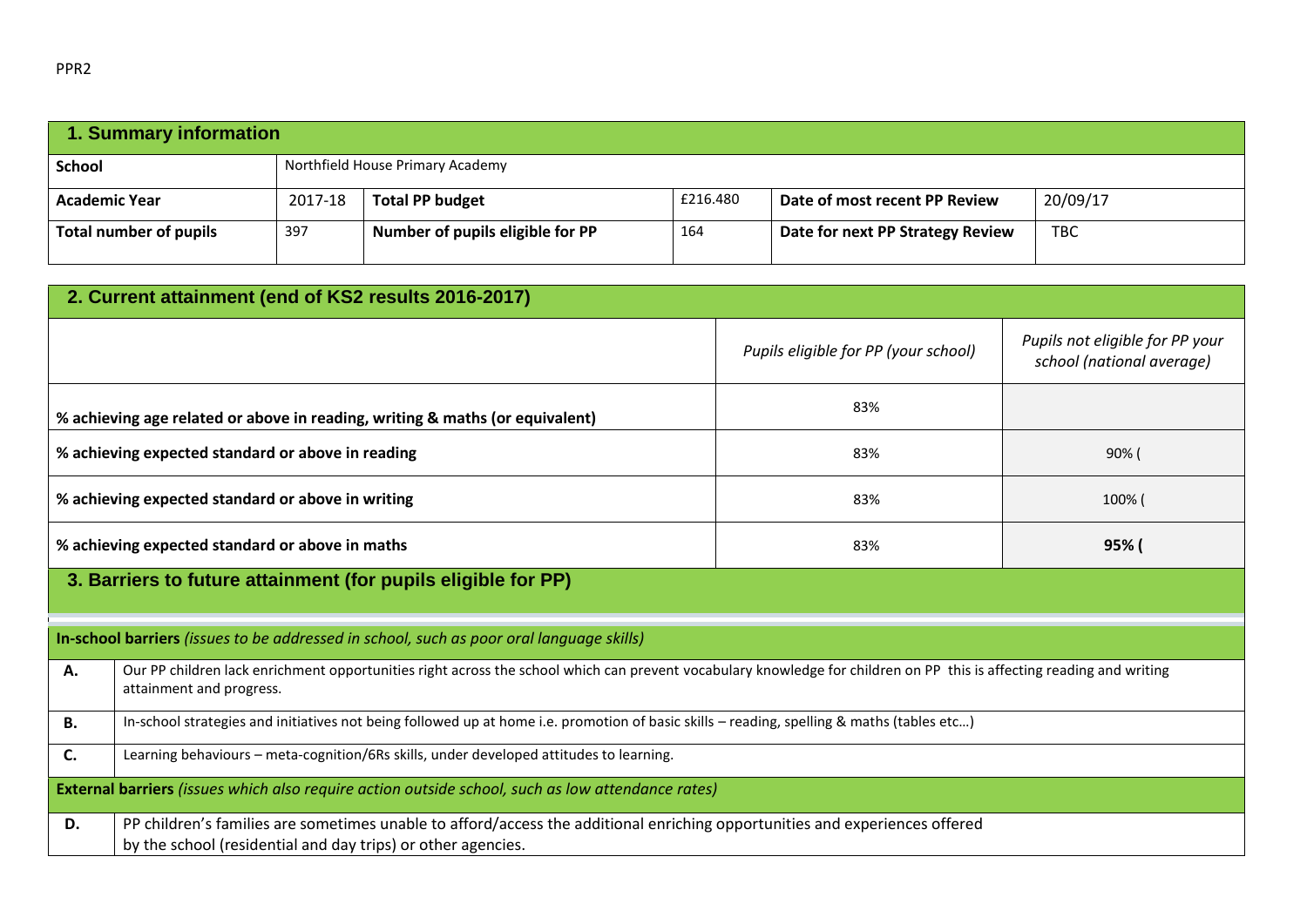| Е. | Attendance of a minority of pupil premium pupils including lateness. |                |               |                  |  |
|----|----------------------------------------------------------------------|----------------|---------------|------------------|--|
|    |                                                                      |                |               |                  |  |
|    |                                                                      | %              | No. of        | No.<br><b>of</b> |  |
|    |                                                                      | <b>Present</b> | <b>Pupils</b> | Lates            |  |
|    | <b>WHOLE</b>                                                         |                |               |                  |  |
|    | <b>SCHOOL</b>                                                        | 95.2           | 386           | 1049             |  |
|    |                                                                      |                |               |                  |  |
|    | Pupil                                                                |                |               |                  |  |
|    | Premium                                                              | 94.5           | 124           | 514              |  |

|           | 4. Outcomes (Desired outcomes and how they will be measured)                                                                                                                                    | <b>Success criteria</b>                                                                                                                             |
|-----------|-------------------------------------------------------------------------------------------------------------------------------------------------------------------------------------------------|-----------------------------------------------------------------------------------------------------------------------------------------------------|
| Α.        | Improved enrichment opportunities for pupils eligible for PP across Key Stage 1 and 2                                                                                                           | All learners have access to at least one<br>significant enhancement activity (eg<br>residential/arts activity) each year.                           |
| <b>B.</b> | Higher rates of attainment and progress across KS2 for pupils eligible for PP (Attainment of PP children is below Not PP in the<br>current (2017-18) year 5 (R, W&M) and year 6 (R&W))          | 100% of students make at least expected<br>progress at end of KS2 in R/W/M                                                                          |
| C.        | Early engagement with school based family support leading to less children needing child protection plans                                                                                       | More identification of children needing<br>internal family support leading to fewer<br>children needing Child Protection Plans.                     |
| D         | By reaching out to parents and our community attendance will be at least average and show sustained and convincing<br>improvement over time with the number of late marks being reduced         | At least 80% parents will attend our parents<br>evenings<br>90% parents satisfied with our schools in<br>parental survey annually                   |
| Е         | For learning behaviours (6Rs) - resilience, resourcefulness, readiness, risk-taking, responsible and reflective skills, attitudes to<br>learning - to be improved amongst targeted PP children. | For learning behaviours - resilience,<br>concentration and focus skills, attitudes to<br>learning – to be improved amongst targeted<br>PP children. |

| 5. Planned expenditure  |                                                                                                                                                                 |
|-------------------------|-----------------------------------------------------------------------------------------------------------------------------------------------------------------|
| Academic year           | 2017-18                                                                                                                                                         |
| whole school strategies | The three headings below enable schools to demonstrate how they are using the Pupil Premium to improve classroom pedagogy, provide targeted support and support |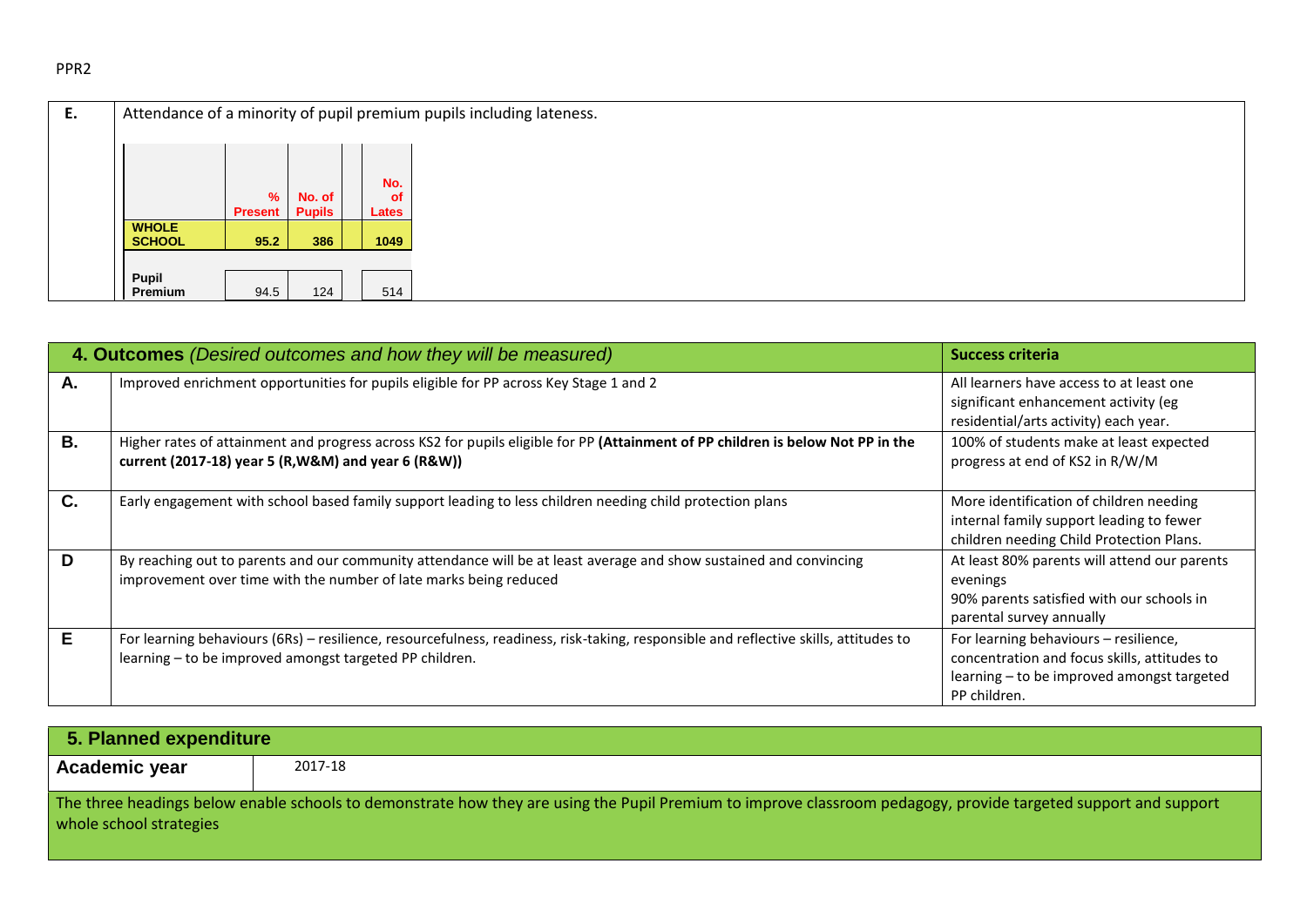| 1. Quality of teaching for all                                                                           |                                                                                                                                                                                                                                                                                                                                                                                                                                                                                                                                                                                                                                                                                                                                                                                                                                                                                                                                                                                                                                                                                                                                                                                                                                                                                                                                                                                                                                                          |                                                                                                                                                                                                                                                                             |                                                                                                                                                                                                                                                                                            |                      |                                            |
|----------------------------------------------------------------------------------------------------------|----------------------------------------------------------------------------------------------------------------------------------------------------------------------------------------------------------------------------------------------------------------------------------------------------------------------------------------------------------------------------------------------------------------------------------------------------------------------------------------------------------------------------------------------------------------------------------------------------------------------------------------------------------------------------------------------------------------------------------------------------------------------------------------------------------------------------------------------------------------------------------------------------------------------------------------------------------------------------------------------------------------------------------------------------------------------------------------------------------------------------------------------------------------------------------------------------------------------------------------------------------------------------------------------------------------------------------------------------------------------------------------------------------------------------------------------------------|-----------------------------------------------------------------------------------------------------------------------------------------------------------------------------------------------------------------------------------------------------------------------------|--------------------------------------------------------------------------------------------------------------------------------------------------------------------------------------------------------------------------------------------------------------------------------------------|----------------------|--------------------------------------------|
| <b>Desired outcome</b>                                                                                   | Chosen action / approach                                                                                                                                                                                                                                                                                                                                                                                                                                                                                                                                                                                                                                                                                                                                                                                                                                                                                                                                                                                                                                                                                                                                                                                                                                                                                                                                                                                                                                 | What is the evidence and<br>rationale for this choice?                                                                                                                                                                                                                      | How will you ensure<br>it is implemented<br>well?                                                                                                                                                                                                                                          | <b>Staff</b><br>lead | When will you<br>review<br>implementation? |
| Improved<br>enrichment<br>opportunities for<br>pupils eligible for<br>PP across Key Stage<br>$1$ and $2$ | <b>Breakfast Club</b><br>Children have the option to purchase breakfast. Children sit at the table<br>together and are encouraged by staff to discuss/talk about topics of interest<br>to them. Games are organised which encourage the children to take turns<br>and develop social communication skills, e.g. board games, craft activities.<br>Children can engage with others that speak the same first language as<br>themselves, thus gaining confidence in their ability at school and their<br>learning of English.<br><b>Free After School Clubs</b><br>A variety of clubs are on offer, for example: art and craft, adventure club,<br>football, netball and ICT. All clubs focus on the development of social skills<br>including communication. Principles promoted within the classroom e.g.<br>active listening are also promoted within clubs. Key vocabulary is used and<br>reinforced, linked to the subjects being covered. Children can engage with<br>others that speak the same first language as themselves, thus gaining<br>confidence in their ability at school and their learning of English.<br>Class teacher release to lead music teaching across the school.<br>This includes setting up and running a choir and instrumental projects that<br>require the children to perform and take part in musical opportunities<br>outside of school.<br>Space/science visits and free trips for all children throughout the school. | Maximising the opportunities<br>within and outside of the<br>school day for children to<br>develop their spoken English<br>will enable them to access the<br>wider curriculum and<br>enrichment opportunities<br><b>EEF- Oral language, Moderate</b><br>impact, low cost +5 | Pupil Premium review<br>More active<br>conversational input by<br>pupils evident in lesson<br>observations and<br>learning walks.<br>Children displaying<br>more confidence in<br>performance and in<br>different social<br>contexts.<br><b>RMET School</b><br>Improvement<br>Consultation | Vice<br>Principal    | Jan 2018<br><b>July 2018</b>               |
| Higher rates of<br>attainment and                                                                        | Collect and maintain accurate data (3 data points)<br>Hold pupil performance/progress meetings                                                                                                                                                                                                                                                                                                                                                                                                                                                                                                                                                                                                                                                                                                                                                                                                                                                                                                                                                                                                                                                                                                                                                                                                                                                                                                                                                           | Children receive focussed                                                                                                                                                                                                                                                   | Pupil premium data<br>report                                                                                                                                                                                                                                                               | Vice<br>principal    | Jan 2018<br><b>July 2018</b>               |
| progress across KS2                                                                                      | Identify early those children in danger of not hitting the expected levels and                                                                                                                                                                                                                                                                                                                                                                                                                                                                                                                                                                                                                                                                                                                                                                                                                                                                                                                                                                                                                                                                                                                                                                                                                                                                                                                                                                           | interventions from highly                                                                                                                                                                                                                                                   |                                                                                                                                                                                                                                                                                            |                      |                                            |
| for pupils eligible                                                                                      | put intervention in place: (focus in year 5 R, W&M: year 6 R&W)                                                                                                                                                                                                                                                                                                                                                                                                                                                                                                                                                                                                                                                                                                                                                                                                                                                                                                                                                                                                                                                                                                                                                                                                                                                                                                                                                                                          | trained members of staff to                                                                                                                                                                                                                                                 | Pupil progress meetings                                                                                                                                                                                                                                                                    |                      |                                            |
| for PP (Attainment<br>of PP children is                                                                  | Use data to develop initiatives highlighting PP children<br>Provide standardisation and moderation opportunities for staff                                                                                                                                                                                                                                                                                                                                                                                                                                                                                                                                                                                                                                                                                                                                                                                                                                                                                                                                                                                                                                                                                                                                                                                                                                                                                                                               | ensure that pupils make<br>better progress as this                                                                                                                                                                                                                          | IRIS/coaching                                                                                                                                                                                                                                                                              |                      |                                            |
| below Not PP in                                                                                          | Share good practice                                                                                                                                                                                                                                                                                                                                                                                                                                                                                                                                                                                                                                                                                                                                                                                                                                                                                                                                                                                                                                                                                                                                                                                                                                                                                                                                                                                                                                      | provides focussed quality first                                                                                                                                                                                                                                             | groups/performance                                                                                                                                                                                                                                                                         |                      |                                            |
| the current (2017-                                                                                       | Increase the number of outstanding lessons through staff development                                                                                                                                                                                                                                                                                                                                                                                                                                                                                                                                                                                                                                                                                                                                                                                                                                                                                                                                                                                                                                                                                                                                                                                                                                                                                                                                                                                     | teaching                                                                                                                                                                                                                                                                    | management                                                                                                                                                                                                                                                                                 |                      |                                            |
| 18) year 5                                                                                               | opportunities, such as peer coaching and review                                                                                                                                                                                                                                                                                                                                                                                                                                                                                                                                                                                                                                                                                                                                                                                                                                                                                                                                                                                                                                                                                                                                                                                                                                                                                                                                                                                                          |                                                                                                                                                                                                                                                                             |                                                                                                                                                                                                                                                                                            |                      |                                            |
|                                                                                                          | Teachers to complete pupil premium questionnaires                                                                                                                                                                                                                                                                                                                                                                                                                                                                                                                                                                                                                                                                                                                                                                                                                                                                                                                                                                                                                                                                                                                                                                                                                                                                                                                                                                                                        |                                                                                                                                                                                                                                                                             |                                                                                                                                                                                                                                                                                            |                      |                                            |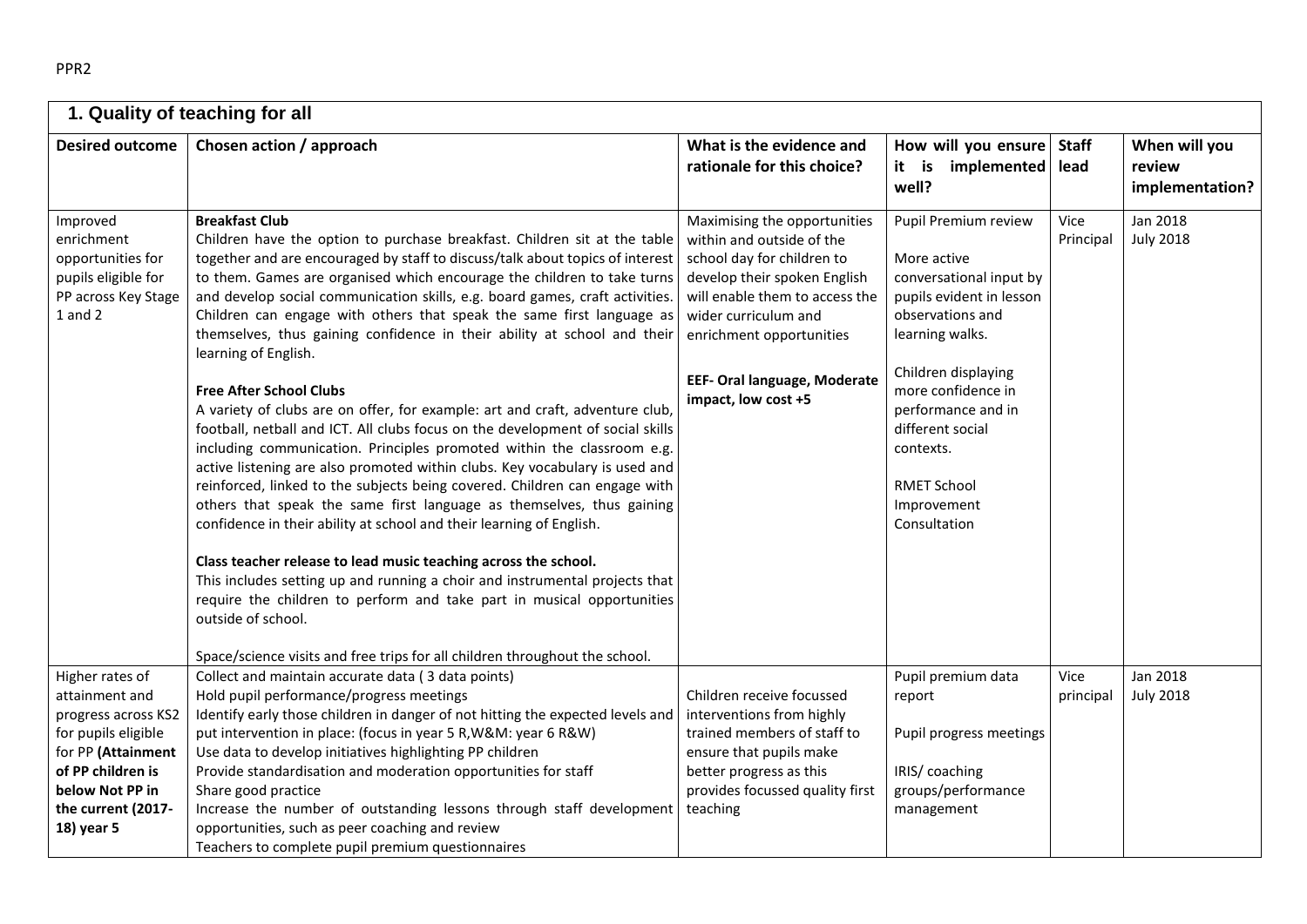| (R, W&M) and year<br>6 (R&W))                                                                                                                                                                                         | Monitor and promote outside enrichment activities to pupil premium<br>children                                                                                                                                                                                                                                                                                                                                                                                                                                                                                                                                                                                                                 | EEF- Collaborative learning,<br>very low cost, Moderate<br>impact +5                                                                                                                                                                                                                                   | Pupil premium<br>questionnaire                                                                                                                                                                              |                                            |
|-----------------------------------------------------------------------------------------------------------------------------------------------------------------------------------------------------------------------|------------------------------------------------------------------------------------------------------------------------------------------------------------------------------------------------------------------------------------------------------------------------------------------------------------------------------------------------------------------------------------------------------------------------------------------------------------------------------------------------------------------------------------------------------------------------------------------------------------------------------------------------------------------------------------------------|--------------------------------------------------------------------------------------------------------------------------------------------------------------------------------------------------------------------------------------------------------------------------------------------------------|-------------------------------------------------------------------------------------------------------------------------------------------------------------------------------------------------------------|--------------------------------------------|
|                                                                                                                                                                                                                       |                                                                                                                                                                                                                                                                                                                                                                                                                                                                                                                                                                                                                                                                                                | EEF- Feedback, High impact,<br>low cost +8                                                                                                                                                                                                                                                             | <b>Educational visits</b>                                                                                                                                                                                   |                                            |
|                                                                                                                                                                                                                       |                                                                                                                                                                                                                                                                                                                                                                                                                                                                                                                                                                                                                                                                                                |                                                                                                                                                                                                                                                                                                        | Total budgeted cost                                                                                                                                                                                         | £148,015                                   |
| 2. Targeted support                                                                                                                                                                                                   |                                                                                                                                                                                                                                                                                                                                                                                                                                                                                                                                                                                                                                                                                                |                                                                                                                                                                                                                                                                                                        |                                                                                                                                                                                                             |                                            |
| <b>Desired outcome</b>                                                                                                                                                                                                | Chosen action / approach                                                                                                                                                                                                                                                                                                                                                                                                                                                                                                                                                                                                                                                                       | What is the evidence and<br>rationale for this choice?                                                                                                                                                                                                                                                 | How will you ensure<br><b>Staff</b><br>it is implemented<br>lead<br>well?                                                                                                                                   | When will you<br>review<br>implementation? |
| Early engagement<br>with school based<br>family support<br>leading to less<br>children needing<br>child protection<br>plans                                                                                           | Family Support worker 5 days a week<br>Aim to remove any barriers to learning by empowering parents / carers to<br>make positive changes in their lives for the wellbeing of the entire family.<br>We build 'non-judgemental' relationships with them to ensure we get the<br>best out of everyone and that their voices are heard.<br>We support parents / carers with housing or school applications, attend<br>mental health appointments, signpost to debt managements agencies or<br>charity support.<br>Offer tools for parents / carers to improve routines and boundaries at<br>home.<br>Give all our parents / carers the opportunity to bridge the gap between<br>home with school.  | Families that receive help<br>and support before a crisis<br>point is reached are more<br>able cope with the many<br>challenges<br>that<br>some<br>families face - housing, drug<br>abuse, parenting etc.<br><b>EEF- Parental involvement</b><br><b>Moderate</b><br>impact<br>for<br>moderate cost, +3 | Pupil Premium Review<br>Principal<br>At least monthly TAC<br>meetings<br>Ongoing CPD external<br>training from LCC or<br>LCSB.<br>Attend DSL forum twice<br>yearly.<br>Multi agency<br>information sharing. | Jan 2018<br><b>July 2018</b>               |
| By reaching out to<br>parents and our<br>community<br>attendance will be<br>at least average<br>and show sustained<br>and convincing<br>improvement over<br>time with the<br>number of late<br>marks being<br>reduced | Raise the profile of the Friday coffee morning for parents by a senior leader<br>attending each week. Governors will have a standing invitation<br>Advertise more widely the parent workshops and develop incentives for<br>parents to attend - parental views sought for what can be improved<br>Set up parent forums for parents to come in and ask questions and find out<br>information<br>The TA tasked with Roma parental engagement to organise regular forums<br>for the Roma community and be available at drop off and pick up to<br>facilitate relationships<br>To feedback to parents the results of parental workshops and show on<br>newsletters how issues have been addressed. | We aim for all parents to<br>attend parents evenings and<br>engage with curriculum<br>workshops - this will result<br>in high parental confidence<br>in the academy and high<br>levels of satisfaction                                                                                                 | Track attendance<br>Principal<br>On newsletter<br>Drop ins<br>By Governors on Gov<br>visit day<br>OFSTED site                                                                                               | Jan 2018<br><b>July 2018</b>               |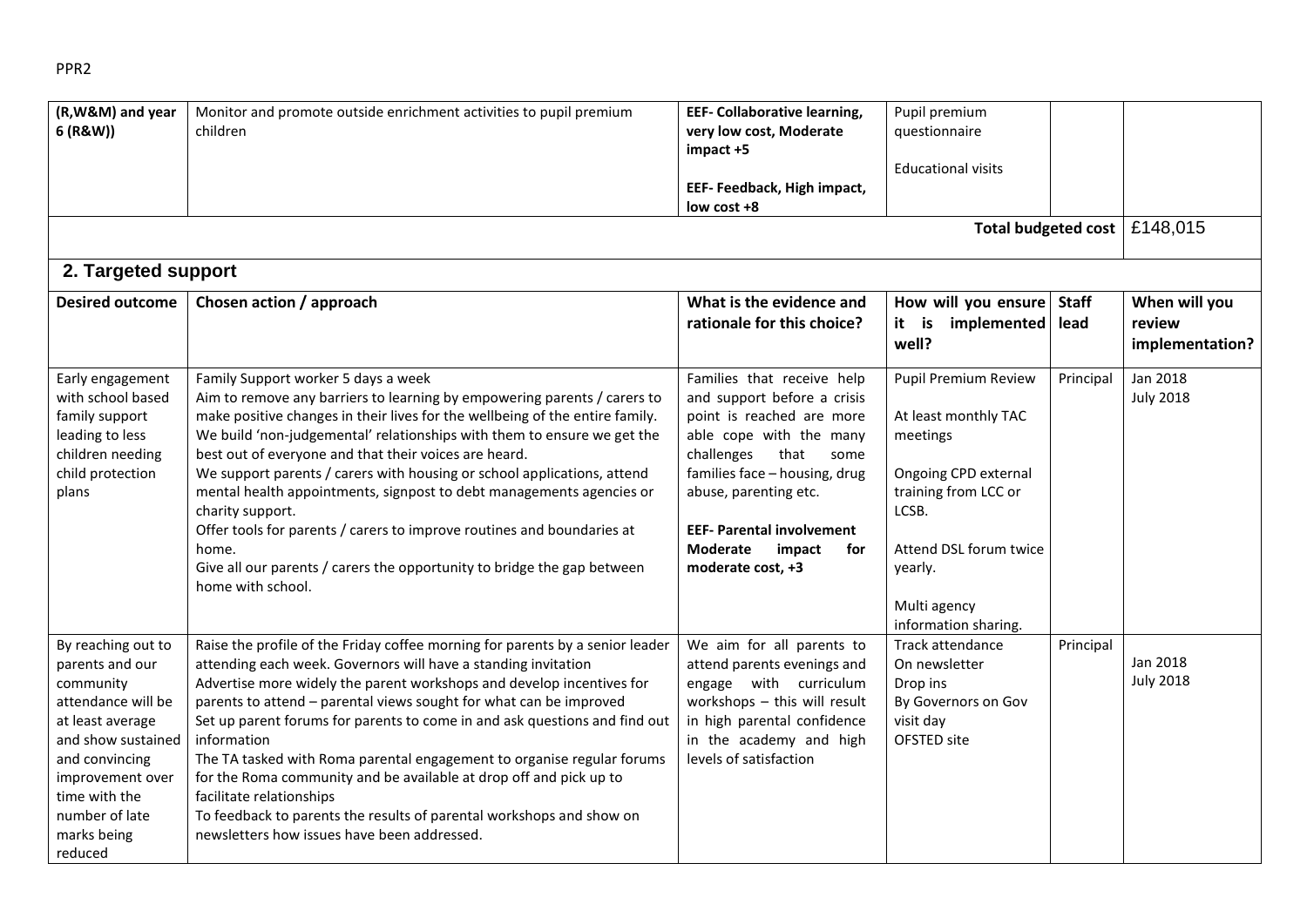| What is the evidence and                                                                                                                                                                                                                                                                                                                         |                                                                                                                                                                                                      |                      |                                            |
|--------------------------------------------------------------------------------------------------------------------------------------------------------------------------------------------------------------------------------------------------------------------------------------------------------------------------------------------------|------------------------------------------------------------------------------------------------------------------------------------------------------------------------------------------------------|----------------------|--------------------------------------------|
| rationale for this choice?                                                                                                                                                                                                                                                                                                                       | How will you ensure<br>implemented<br>it<br>is<br>well?                                                                                                                                              | <b>Staff</b><br>lead | When will you<br>review<br>implementation? |
| Behaviour of PP pupils to be<br>outstanding with very few<br>incidents of poor behaviour<br>noted.<br>The PP pupils to have<br>developed good attitudes to<br>learning modelling the 6Rs and<br>reduced passiveness.<br><b>EEF- Behaviour interventions.</b><br>Moderate cost and impact +3<br>EEF- Meta- cognition, High<br>impact, low cost +8 | Tracking of 6Rs badges<br>Monitoring of central<br>behaviour log<br>Assemblies to promote<br>positive whole school<br>behaviour and learning<br>attitudes (Good to be<br>Green-badges and<br>awards) | Vice<br>Principals   | Jan 2018<br><b>July 2018</b>               |
|                                                                                                                                                                                                                                                                                                                                                  |                                                                                                                                                                                                      |                      | <b>Total budgeted cost</b>                 |

| 6. Review of expenditure       |                          |                                                                                                                                 |                                                                          |      |
|--------------------------------|--------------------------|---------------------------------------------------------------------------------------------------------------------------------|--------------------------------------------------------------------------|------|
| <b>Previous Academic Year</b>  |                          |                                                                                                                                 |                                                                          |      |
| 1. Quality of teaching for all |                          |                                                                                                                                 |                                                                          |      |
| <b>Desired outcome</b>         | Chosen action / approach | <b>Estimated impact:</b> Did you meet the<br>success criteria? Include impact on pupils<br>not eligible for PP, if appropriate. | Lessons learned<br>(and whether you will continue with this<br>approach) | Cost |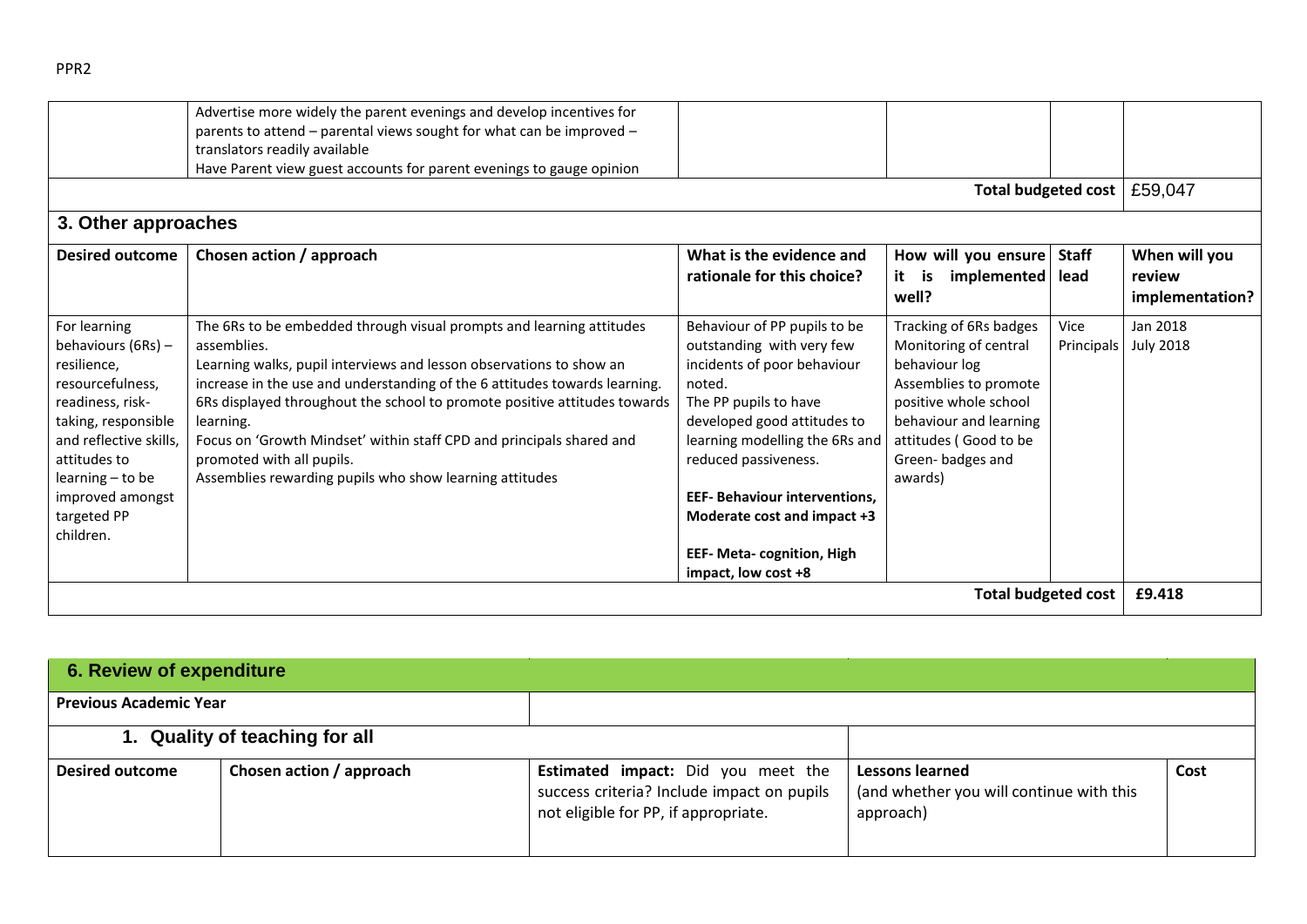| Improved enrichment<br>opportunities for pupils<br>eligible for PP across Key<br>Stage 2.                                                                        | Total cost of staffing breakfast club:-Breakfast<br>Club<br>Free After School Clubs TA to deliver language<br>group<br>Sustainability project (allotment spending and<br>the cost of TA to deliver this in afternoons)                                                                                                                                                                                                                                                                                                  | Attendance of extended school provision and<br>extra-curricular activities increased, with a<br>positive impact on those children that attended.<br>Vulnerable children seem noticeably calmer and<br>therefore ready to learn on entering the<br>classroom. (Breakfast club)<br>Every child was offered the opportunity to visit<br>the theatre with very few not attending. Trips<br>included Matilda and Grease (year 6)                                                                       | We will continue with this approach next year<br>and seek to provide further opportunities for<br>Pupil Premium children to access extra-<br>curricular activities e.g choir, learning an<br>instrument<br>Lunchtime activities which will prioritise and<br>target Pupil Premium children and other<br>vulnerable children will be developed.                                                                            |      |
|------------------------------------------------------------------------------------------------------------------------------------------------------------------|-------------------------------------------------------------------------------------------------------------------------------------------------------------------------------------------------------------------------------------------------------------------------------------------------------------------------------------------------------------------------------------------------------------------------------------------------------------------------------------------------------------------------|---------------------------------------------------------------------------------------------------------------------------------------------------------------------------------------------------------------------------------------------------------------------------------------------------------------------------------------------------------------------------------------------------------------------------------------------------------------------------------------------------|---------------------------------------------------------------------------------------------------------------------------------------------------------------------------------------------------------------------------------------------------------------------------------------------------------------------------------------------------------------------------------------------------------------------------|------|
| Higher rates of<br>attainment and progress<br>across KS2 for high<br>attaining pupils eligible<br>for PP in maths.                                               | Total cost of the Teaching and Learning<br>programme including IRIS.<br>Staff led professional development.<br>Teachers to work with others and identify<br>areas for improvement.<br>Teachers will use this to actively find areas for<br>development.<br>Teacher to coach each other in their areas for<br>development.<br>Teachers to support each other in promoting<br>good practice.<br>Phase leaders to give focuses relevant to the<br>KS.<br>Lead practitioner to offer in ear-coaching<br>support to teachers | Teachers plan interesting lessons which engage<br>pupils so they remain on task and complete a<br>lot of work. This was seen as part of the<br>teachers performance management<br>observations as well as through learning walks.<br>Coaching trios were established with some<br>good discussions taking place amongst staff to<br>improve the quality of teaching and learning for<br>all pupils.<br>Lead practitioner was released 2 days a week to<br>support targeted staff including 2 NQTs | Coaching structure has been reviewed and<br>formed in to larger groups of 5 with a TLR<br>teacher leading the group as well as a senior<br>teacher in each group. This is to ensure<br>consistent and effective use of the IRIS<br>equipment and time given to coaching.<br>2 experienced teachers joining the team on a<br>secondment has resulted in the Lead<br>Practitioner release time reduce to 1 day per<br>week. |      |
| 2. Targeted Support                                                                                                                                              |                                                                                                                                                                                                                                                                                                                                                                                                                                                                                                                         |                                                                                                                                                                                                                                                                                                                                                                                                                                                                                                   |                                                                                                                                                                                                                                                                                                                                                                                                                           |      |
| <b>Desired outcome</b>                                                                                                                                           | Chosen action / approach                                                                                                                                                                                                                                                                                                                                                                                                                                                                                                | Estimated impact: Did you meet the<br>success criteria? Include impact on pupils<br>not eligible for PP, if appropriate.                                                                                                                                                                                                                                                                                                                                                                          | <b>Lessons learned</b><br>(and whether you will continue with this<br>approach)                                                                                                                                                                                                                                                                                                                                           | Cost |
| Overall attainment is<br>too low for all children at<br>the end of KS2 in reading<br>and mathematics; this is<br>due to prior poor quality<br>provision when the | Non - teaching Deputy Principals for the<br>afternoons.<br>Employment of a Lead Practitioner.<br>Cost of Year 6 residential.<br>TA to deliver Phonics.<br>Reading Recovery Teacher.                                                                                                                                                                                                                                                                                                                                     | The number of PP children achieving at or<br>above aged related in year 5 in reading and<br>maths is greater than non PP children                                                                                                                                                                                                                                                                                                                                                                 | Support was better targeted across the school<br>and resulted in good progress being made<br>across all year groups<br>We now need to focus tightly on those children<br>who are not on track to meet their expected                                                                                                                                                                                                      |      |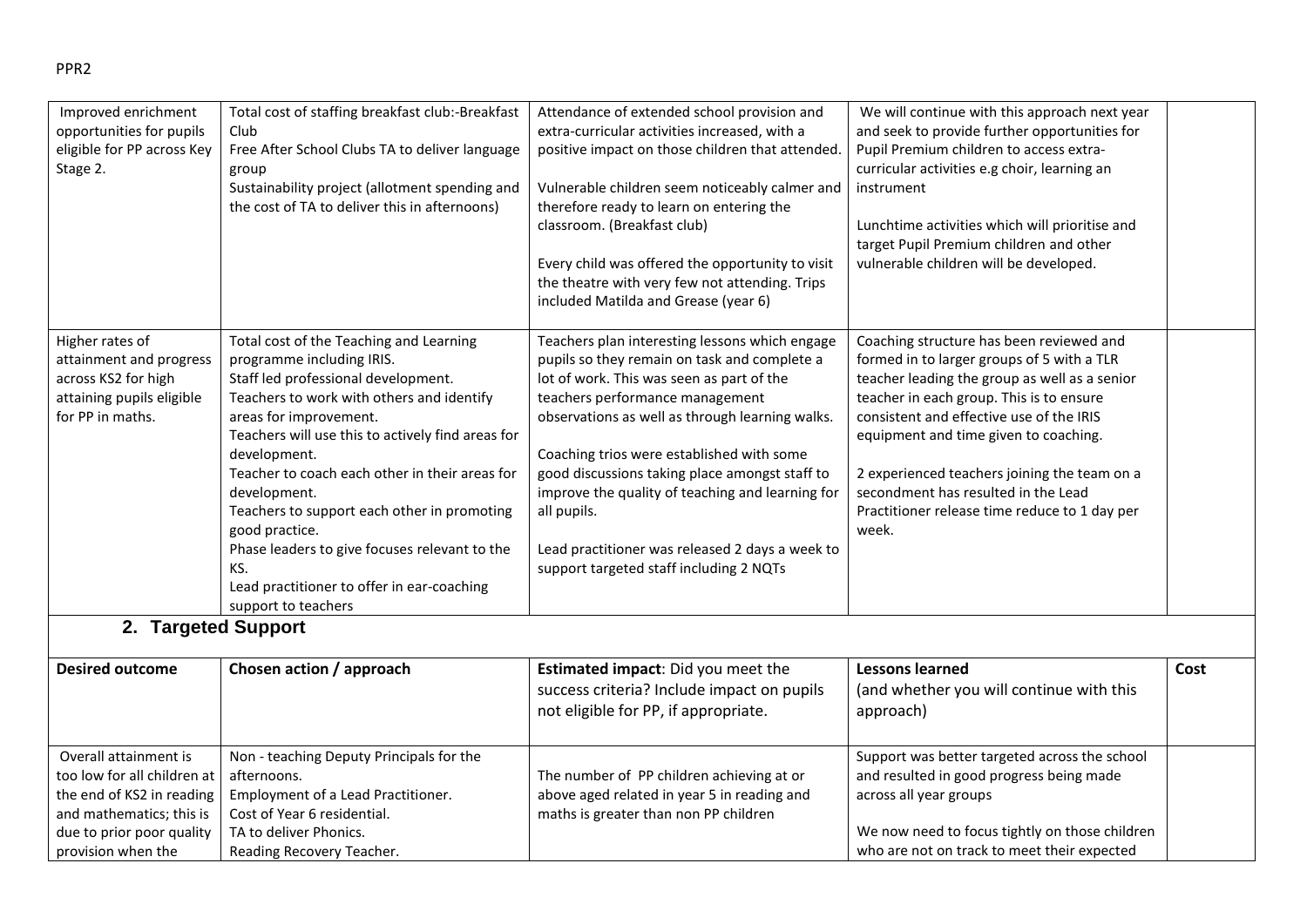| Excellent relationships have been built between<br>Early engagement with<br>Family Support Worker - 0.4<br>Our Family support assistant to work as a<br>our family support team and<br>school based family<br>fulltime Family support worker (5 days) for<br>Family Support Assistant - 0.6<br>parents/community/ outside agencies.<br>support leading to less<br>Family Support workers aim to remove any<br>2017-2018 academic year.<br>children needing child<br>barriers to learning by empowering parents /<br>carers to make positive changes in their lives<br>Their role has been key in supporting 3 families<br>protection plans<br>for the wellbeing of the entire family.<br>through EHC applications which have stemmed<br>from their child's challenging behaviour. In all<br>We build 'non-judgemental' relationships with<br>three cases the children have entered<br>them to ensure we get the best out of<br>everyone and that their voices are heard.<br>alternative provision and parents have<br>commented on how the support they have<br>We support parents / carers with housing or<br>received has been very much appreciated.<br>school applications, attend mental health<br>appointments, signpost to debt managements<br>agencies or charity support.<br>Offer tools for parents / carers to improve<br>routines and boundaries at home.<br>Give all our parents / carers the opportunity<br>to bridge the gap between home with school.<br>3. Other Approaches<br><b>Desired outcome</b><br>Chosen action / approach<br>Estimated impact: Did you meet the<br><b>Lessons learned</b><br>Cost<br>success criteria? Include impact on pupils<br>(and whether you will continue with this<br>not eligible for PP, if appropriate.<br>approach) | previous school was in<br>special measures. This<br>has led to large gaps in<br>skills, knowledge and<br>understanding for the<br>current Years 4 and 5. | Additional TA to support BRWP. | The number of pupil premium achieving at or<br>above age related in year 4 in reading and<br>maths is around 10% lower than non pp<br>children.<br>Overall the attainment at the end of KS2 for PP<br>children is slightly below that on non PP<br>children however it is significantly above the<br>floor target and above national<br>(see table in additional information) | outcomes at Key Stage milestones and look at<br>the support provided across each key stage to<br>ensure that the children make at least expected<br>progress year on year. |  |
|---------------------------------------------------------------------------------------------------------------------------------------------------------------------------------------------------------------------------------------------------------------------------------------------------------------------------------------------------------------------------------------------------------------------------------------------------------------------------------------------------------------------------------------------------------------------------------------------------------------------------------------------------------------------------------------------------------------------------------------------------------------------------------------------------------------------------------------------------------------------------------------------------------------------------------------------------------------------------------------------------------------------------------------------------------------------------------------------------------------------------------------------------------------------------------------------------------------------------------------------------------------------------------------------------------------------------------------------------------------------------------------------------------------------------------------------------------------------------------------------------------------------------------------------------------------------------------------------------------------------------------------------------------------------------------------------------------------------------------------------------------------------------|----------------------------------------------------------------------------------------------------------------------------------------------------------|--------------------------------|-------------------------------------------------------------------------------------------------------------------------------------------------------------------------------------------------------------------------------------------------------------------------------------------------------------------------------------------------------------------------------|----------------------------------------------------------------------------------------------------------------------------------------------------------------------------|--|
|                                                                                                                                                                                                                                                                                                                                                                                                                                                                                                                                                                                                                                                                                                                                                                                                                                                                                                                                                                                                                                                                                                                                                                                                                                                                                                                                                                                                                                                                                                                                                                                                                                                                                                                                                                           |                                                                                                                                                          |                                |                                                                                                                                                                                                                                                                                                                                                                               |                                                                                                                                                                            |  |
|                                                                                                                                                                                                                                                                                                                                                                                                                                                                                                                                                                                                                                                                                                                                                                                                                                                                                                                                                                                                                                                                                                                                                                                                                                                                                                                                                                                                                                                                                                                                                                                                                                                                                                                                                                           |                                                                                                                                                          |                                |                                                                                                                                                                                                                                                                                                                                                                               |                                                                                                                                                                            |  |
|                                                                                                                                                                                                                                                                                                                                                                                                                                                                                                                                                                                                                                                                                                                                                                                                                                                                                                                                                                                                                                                                                                                                                                                                                                                                                                                                                                                                                                                                                                                                                                                                                                                                                                                                                                           |                                                                                                                                                          |                                |                                                                                                                                                                                                                                                                                                                                                                               |                                                                                                                                                                            |  |

| Increased attendance | Full time office worker employed to monitor                 | Whole school attendance reached 95.3% at the | Full time office worker to continue in her role as I |  |
|----------------------|-------------------------------------------------------------|----------------------------------------------|------------------------------------------------------|--|
| rates                | pupils and follow up quickly on absences. First $\parallel$ | end of half term 5 2017 achieving our school | attendance has improved.                             |  |
|                      | day response provision.                                     | target of 95%.                               |                                                      |  |
|                      | Curriculum enrichment.                                      |                                              |                                                      |  |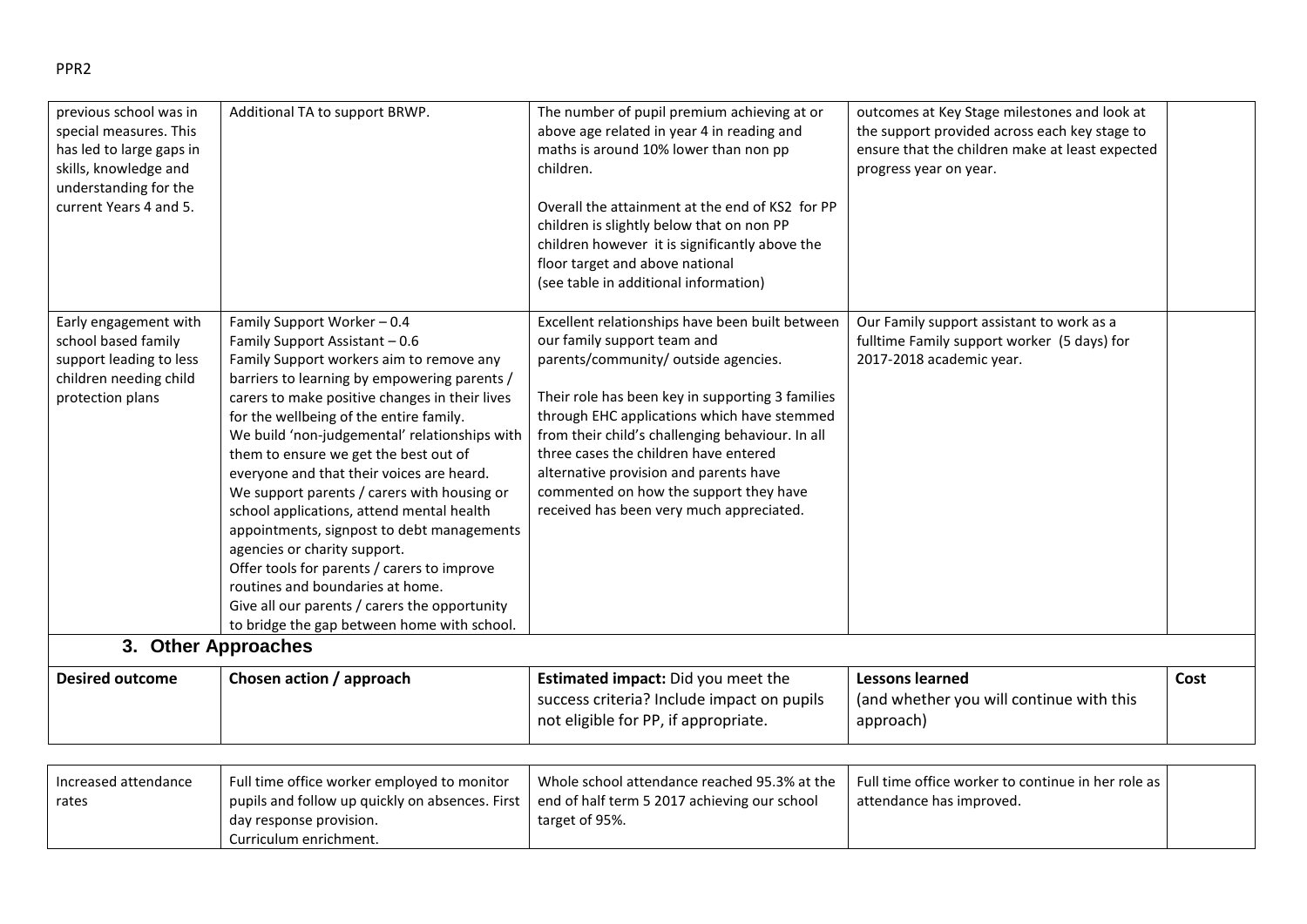| Absence (half term 5)<br><b>TOTAL Number of pupils in cohort 394</b><br>Number of pupils below 85%<br>-22 | Further develop links with Family support to<br>support families of pupils who continually arrive<br>late or who are persistently absent from school. |
|-----------------------------------------------------------------------------------------------------------|-------------------------------------------------------------------------------------------------------------------------------------------------------|
| Percentage of pupils below 85% 5.7%                                                                       |                                                                                                                                                       |
| This is drop of 5 pupils (1.2%) from February<br>2017 where the figure was 6.9%. All pupils are           |                                                                                                                                                       |
| monitored closely with home visits being made                                                             |                                                                                                                                                       |
| where appropriate and daily text messages                                                                 |                                                                                                                                                       |
| being sent to encourage children to attend                                                                |                                                                                                                                                       |
| school daily.                                                                                             |                                                                                                                                                       |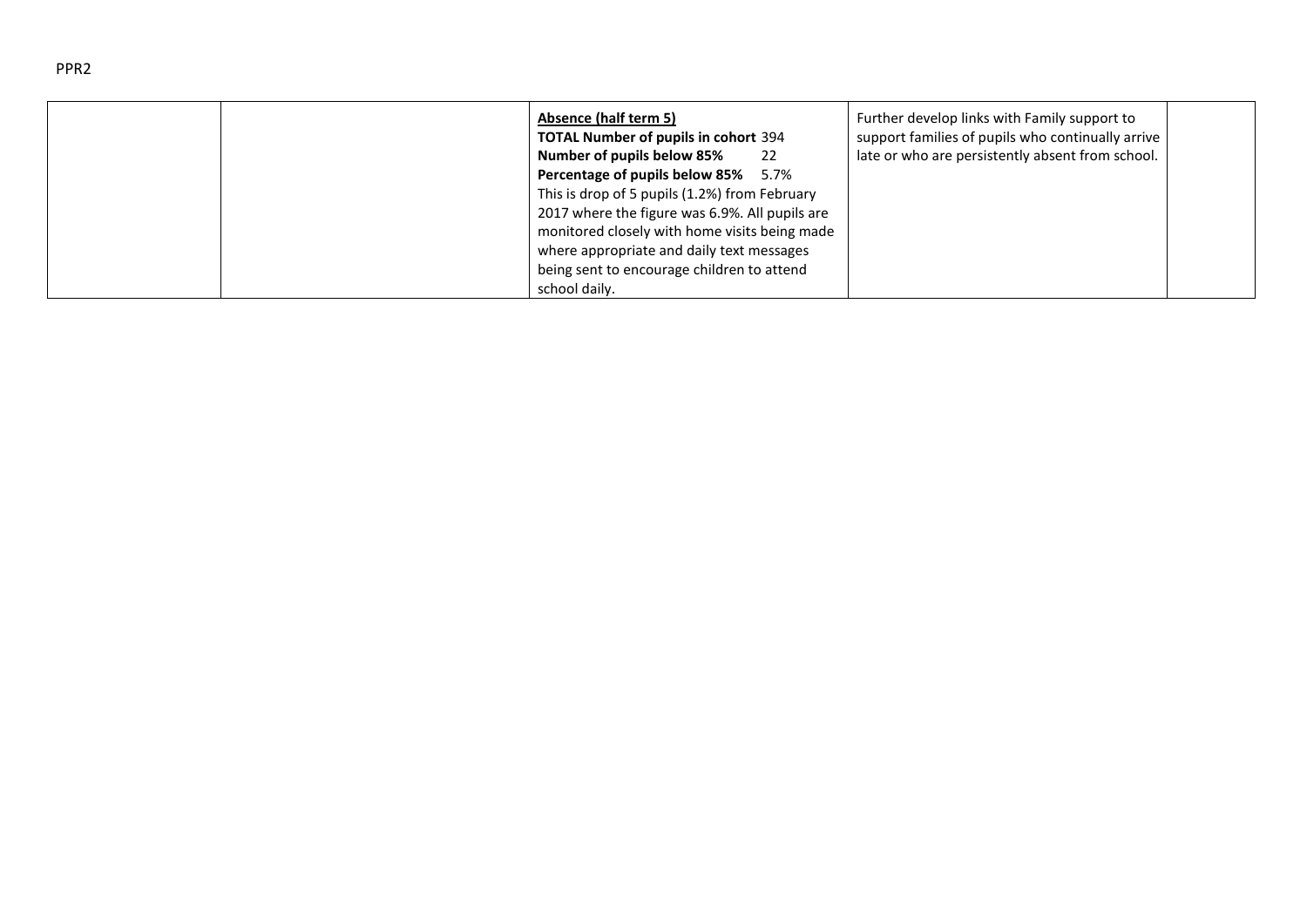## **7. Additional detail**

In this section you can annex or refer to **additional** information which you have used to support the sections above.

|                    |                            | At or Above Age Related Expectations June 2017 |             |                |             |             |
|--------------------|----------------------------|------------------------------------------------|-------------|----------------|-------------|-------------|
|                    |                            |                                                |             | <b>Reading</b> |             |             |
| Yearl              |                            |                                                |             |                |             | 6           |
| <b>Whole Year</b>  | 67% (41/61)                | 76% (38/50)                                    | 70% (38/54) | 69% (41/59)    | 42% (25/59) | 86% (43/50) |
| Female             | 78% (21/27)                | 93% (28/30)                                    | 70% (16/23) | 67% (16/24)    | 46% (13/28) | 85% (23/27) |
| Male               | 59% (20/34)                | 50% (10/20)                                    | 71% (22/31) | 71% (25/35)    | 39% (12/31) | 87% (20/23) |
| Non PP             | 74% (26/35)<br>63% (24/38) |                                                | 62% (18/29) | 73% (27/37)    | 38% (15/39) | 90% (18/20) |
| 74% (17/23)<br> PP |                            | 80% (12/15)                                    | 80% (20/25) | 64% (14/22)    | 50% (10/20) | 83% (25/30) |

|               |             |                | <b>Mathematics</b> |             |                |             |
|---------------|-------------|----------------|--------------------|-------------|----------------|-------------|
| Yearl         |             |                |                    |             |                | b           |
| Whole Year    | 75% (46/61) | 78% (39/50)    | 72% (39/54)        | 75% (44/59) | 51% (30/59)    | 88% (44/50) |
| <b>Female</b> | 81% (22/27) | 97% (29/30)    | 70% (16/23)        | 75% (18/24) | 57% (16/28)    | 85% (23/27) |
| Male          | 71% (24/34) | 53% (10/19)    | 74% (23/31)        | 74% (26/35) | 45% (14/31)    | 91% (21/23) |
| Non PP        | 74% (28/38) | 77% (27/35)    | 69% (20/29)        | 78% (29/37) | 46% (18/39)    | 95% (19/20) |
| <b>PP</b>     | 78% (18/23) | $80\% (12/15)$ | 76% (19/25)        | 68% (15/22) | $60\% (12/20)$ | 83% (25/30) |

Children Making Expected Number of Steps progress Since EYFS/ KS1